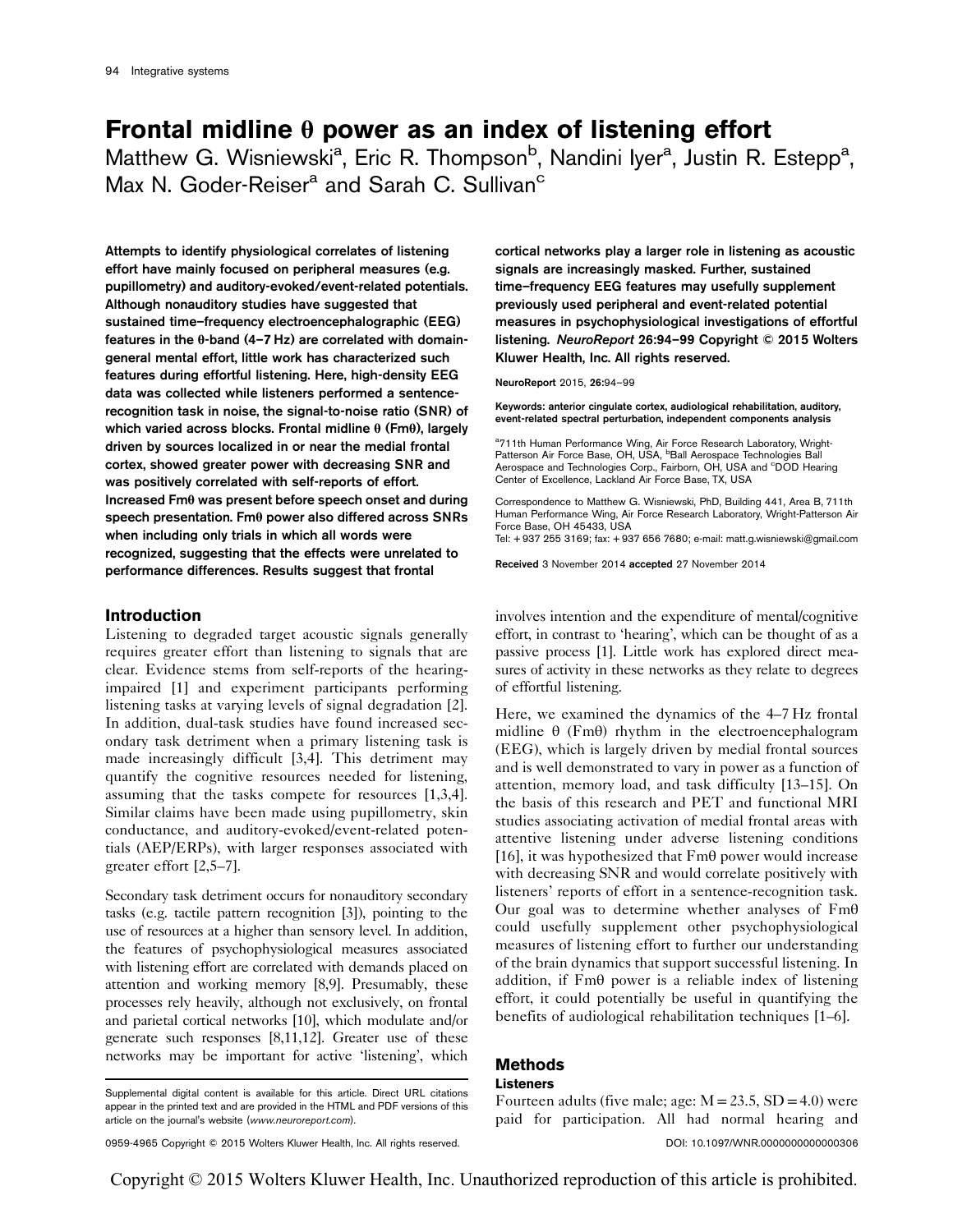## Stimuli

A 40-word corpus containing five categories of words (names, verbs, numbers, adjectives, and nouns) and 18 talkers (nine male) was used [17]. Any selection of words in name, verb, number, adjective, and noun order yields a syntactically correct, yet unpredictable, sentence (e.g. 'Lynn took five blue shoes'; see Fig. 1 for all words). A word from each category and a single talker were randomly selected on each trial. Speech-shaped noise masked speech at  $-12$ ,  $-6$ , 0, 6, and 12 dB SNRs by modifying the noise level.

### **Apparatus**

Sounds were presented diotically through earphones (ER-2; Etymotic Research, Elk Grove Village, Illinois, USA). Procedures were executed in MATLAB (Mathworks, Natick, Massachusetts, USA). Listeners sat in a sound booth.

#### Procedures

Trials included five intervals (Fig. 1): pretrial (1.5 s), warning (mask only, 3.5 s), stimulus (speech and mask,  $\sim$  3 s), retention (3 s), and response ( $\leq$ 9 s). During the response interval, all corpus items appeared on an  $8 \times 5$ grid (word × category). Listeners were given 9 s after the onset of the response interval to click on words matching those that they had heard. They were told not to move the mouse until words appeared on the screen. SNRs were presented in separate randomly ordered blocks of 35 trials (5 blocks, 175 total trials). After a block, listeners were asked 'How hard did you have to listen to

EEG correlates of listening effort Wisniewski et al. 95

accomplish your level of performance in that block?' Response options ranged from 1 (not very hard) to 5 (very hard).

# **Electrophysiology**

Data (132 channels) were collected at a 2048 Hz sample rate, 24 bit A/D resolution, and were referenced to CMS-DRL of a BioSemi Active II system (BioSemi, Amsterdam, the Netherlands). Scalp electrodes (128) were arranged in a BioSemi equiradial layout. Four electrodes were placed at the outer canthi and inferior orbits.

Offline analyses were carried out using EEGLAB ([18]; http://sccn.ucsd.edu/eeglab) and custom MATLAB scripts. Data were resampled at 256 Hz, band-pass filtered between 0.5 and 100 Hz, then re-referenced using an average reference. Portions of data and channels contaminated by artifacts (e.g. muscle noise) were rejected.

The remaining data were submitted to Infomax independent components analysis (ICA [18,19]) using the binica() function in EEGLAB. ICA extracts a set of components accounting for channel data that are spatially fixed and temporally independent. ICA was used to remove artifactual source contributions to channel data (e.g. eye movements) and to analyze Fmθ-related brain processes separately from others. The latter method is particularly useful for addressing our hypotheses as ICA algorithms consistently extract independent components (ICs) that capture a large amount of  $Fm\theta$  variability [14,18,19]. Standard extended mode binica() parameters were used.

IC processes identified as artifacts by spectra and scalp maps were removed from channel data by backprojecting nonartifactual source activations to channels [18]. The



Depiction of a typical trial. The response grid did not become larger in the response interval, but is enlarged for readability in the figure. All 40 items of the corpus are shown on the grid.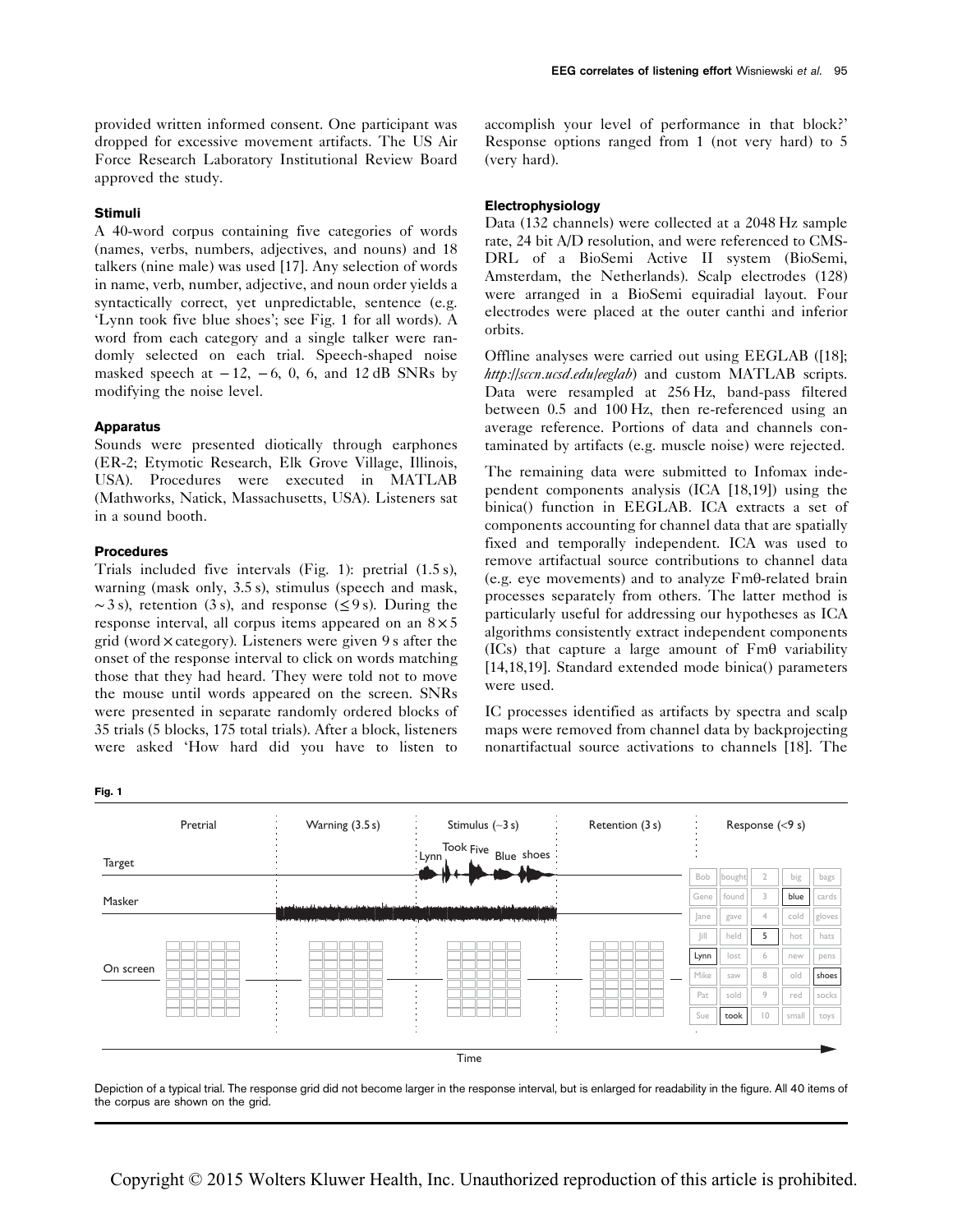remaining ICs were fit with single equivalent current dipoles using the dipfit() function in EEGLAB [18].

## Independent component clustering/selection

IC processes fit with dipoles in the brain that explained at least 85% of the variance in scalp projections were clustered into 10 groups on the basis of dipole locations, scalp maps, and spectra, using an automated K-means procedure. The IC process cluster showing the clearest θ activity was selected for analysis [14].

#### Event-related spectral perturbations

Epochs were extracted from  $-5$  to 10 s relative to stimulus interval onset. A trial's event-related spectrum was computed using Morlet wavelets, returning power at 193 linearly spaced frequencies from 2 to 50 Hz, centered at 200 time points. Single trials were linearly time-warped to produce equal numbers of data points between the onset and offset of the stimulus interval. Warping assured that the offset of short speech sequence durations did not induce spectral perturbations that could be interpreted as occurring within the stimulus interval. The spectrum from the prestimulus period (mean of all trials) was used as a common divisive baseline [14,18,19].

#### **Results**

#### Behavior

All analyses of variance (ANOVAs) in which Mauchly's test of sphericity was significant were interpreted with Hyunh–Feldt corrections (uncorrected d.f.s reported in the text). The mean proportions of correct words reported were as follows: 0.49 (−12 dB), 0.88 (−6 dB), 0.96 (0 dB),  $0.97$  (6 dB), and  $0.97$  (12 dB). A repeated measures ANOVA found a significant main effect of SNR  $[F(4,48) = 323.26, P < 0.001, \eta_p^2 = 0.96]$ , supporting accuracy differences. Accuracy was high and relatively flat between 0 and 12 dB. Clear drops in accuracy did not appear until  $-6$  dB, with a sharp drop at  $-12$  dB. Generally, reports of effort decreased as SNR increased: 4.77 (−12 dB), 3.39 (−6 dB), 2.54 (0 dB), 1.15 (6 dB), and 1.61 (12 dB). Supported by a main effect of SNR  $[F(4,48) = 83.76, P < 0.001, \eta_p^2 = 0.88]$ . Less effort was reported at a 6 dB SNR compared with a 12 dB SNR. However, both were rated lower than other SNRs.

# Electrophysiology

The grand-average event-related spectral perturbation (ERSP; mean across listeners and SNRs) shows several time–frequency features at electrode Fz (Fig. 2a). A short burst of low-frequency power follows the warning interval onset, likely associated with the ERP to masker onset. Power decreases in the  $\alpha$  (8–12 Hz) and  $\beta$  (12–30 Hz) bands start during the retention interval and proceed through the trial. This likely reflects μ rhythm desynchronization associated with motor aspects of the task [19]. There may also be  $\alpha$ -related power decreases reflecting other attentional and/or memory-related

processes [21]. Our intended focus, a sustained increase in Fmθ power, appears to be present at Fz, possibly accompanied by increases in low-β power.

IC processes grouped into several prototypical clusters (e.g. μ rhythm, occipital α, parietal α) including an Fmθ cluster. Clusters of IC processes can, and did, contain different numbers of ICs per individual. To avoid disproportionate listener contribution, only one IC process in the Fmθ cluster per listener was analyzed (IC explaining the most variance in channel data).

The individual (thin cyan lines) and mean (thick black line) spectra of ICs in the  $Fm\theta$  cluster (Fig. 2b) show clear θ peaks, with additional peaks around 14 Hz (low-β). The mean scalp map for this cluster indicates strong projection at frontal midline electrodes. Estimated equivalent current dipoles for individual IC processes within the cluster fall mostly in the medial frontal cortex (centroid located at Talairach coordinates:  $X=0$ ,  $Y=21$ ,  $Z = 33$ ; Fig. 2d). The grand-average ERSP (Fig. 2c) shows significant increases in both  $\theta$  (cf. Fig. 2a) and lowβ power relative to the pretrial period. All characteristics are consistent with previous frequency/time–frequency dynamics of Fmθ-related ICs and source estimations of Fmθ [13,14,19].

To analyze the potential differences across SNRs and trial intervals, the mean relative θ power for ICs during the warning  $(-2.5 \text{ to } 0 \text{ s})$ , stimulus  $(0.5-3 \text{ s})$ , retention (3.5–6 s), and response (6.5–9 s) intervals was entered into a 4 (interval)  $\times$  5 (SNR) repeated measures ANOVA. Figure 3 shows the relative θ power across SNRs for each interval. A significant main effect of interval was found  $[F(3,36) = 4.98, P = 0.005, \eta_{p}^{2} = 0.29]$ , likely related to high relative θ power during the response interval. A significant main effect of SNR  $[F(4,48) = 3.45, P = 0.017,$  $\eta_p^2$  = 0.22] and a marginally significant interval  $\times$  SNR interaction were also found  $[F(12,144) = 1.92, P = 0.089,$  $\eta_p^2 = 0.14$ , suggesting that the effects of SNR on Fm $\theta$ differed across intervals.

Separate repeated measures ANOVAs run for each interval found significant main effects of SNR for the warning  $[F(4,48) = 4.69, P = 0.003, \eta_p^2 = 0.28]$  and stimulus  $[F(4,48) = 4.92, P = 0.002, \eta_p^2 = 0.29]$  intervals. The mean values for the warning  $[F(1,12) = 16.24,$  $P = 0.002$ ,  $\eta_p^2 = 0.58$ ] and stimulus intervals  $[F(1,12) = 10.60, P = 0.007, \eta_p^2 = 0.47]$  were significantly fit to linear trends, suggesting that Fmθ increased as SNR decreased. No effect of SNR was found for the other intervals  $(F<2)$ . The lack of an effect in the response interval suggests that θ effects are not attributable to movement-related EEG dynamics.

The lower SNRs that show the greatest  $\theta$  also show the lowest accuracy. To address a possible θ power correlate with accuracy rather than effort, the 12 and −6 dB conditions were compared after removing epochs for which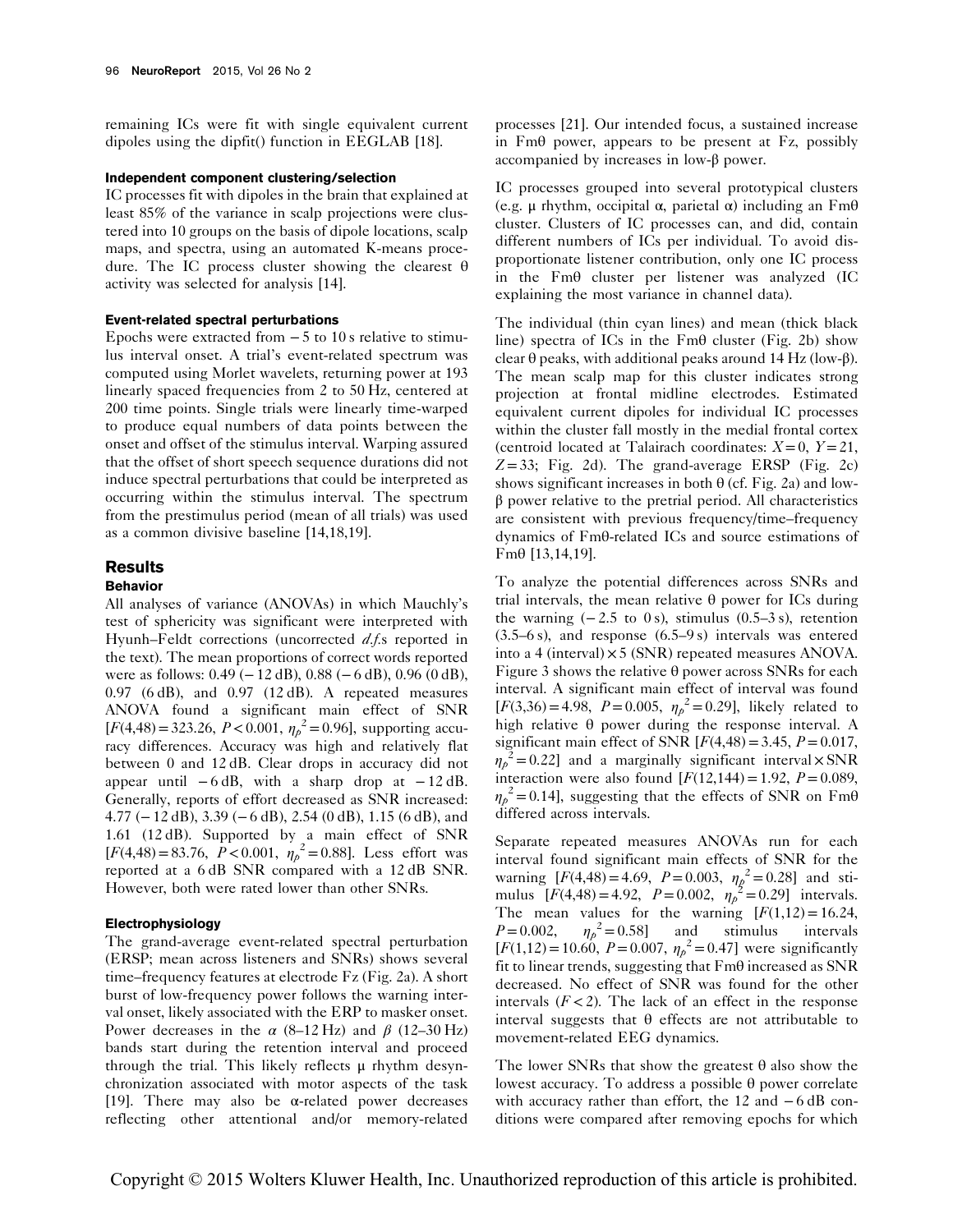

(a) Grand-average time-warped ERSP at Fz. (b) The mean (black line) and individual (cyan lines) spectra for IC processes within the Fmθ cluster. (c) The mean grand-average time-warped ERSP for IC processes in the Fmθ cluster (one per listener). (d) Locations of estimated equivalent current dipoles for each IC process (small green spheres) plotted on a standard MRI image (Montreal Neurological Institute). The center of the cluster (large blue sphere) is also plotted. In (a) and (c), individual ERSPs were masked for significance (P<0.01; bootstrapping procedure [19]). The mean ERSPs shown were created by averaging the significance-masked ERSPs. Statistics reported in the text, however, were run on relative power measures extracted from unmasked ERSPs. ERSP, event-related spectral perturbation; Fmθ, frontal midline θ; IC, independent component.

listeners failed to report all words correctly. The number of 12 and –6 dB epochs were equated for each individual by randomly dropping epochs from the condition with a greater amount of epochs. ERSPs were recomputed. A 2  $(interval) \times 2$  (SNR) repeated measures ANOVA found a main effect of SNR [ $F(1,12) = 12.11$ ,  $P = 0.005$ ,  $\eta_p^2 = 0.50$ ], showing that even on trials in which recognition accuracy was perfect, Fmθ was greater under the –6 dB, relative to the 12 dB, condition. The main effect of interval  $[F(1,12)=3.40, P=0.09, \eta_{p}^{2}=0.22]$  was marginally significant, likely related to greater power in the stimulus interval. The interaction did not reach significance  $(F < 2)$ .

A Pearson correlation between the mean relative θ power at each SNR (averaged across warning and stimulus intervals) and the mean self-reports of listening effort was calculated to assess the relationship between electrophysiological measures and behavior. The relationship was positive and significant  $[r(3) = 0.97, P = 0.006]$ , suggesting that Fmθ parallels subjective reports [2].

#### **Discussion**

A medial frontal cluster of IC processes extracted from EEG with ICA showed greatest θ power when SNRs were low in a sentence-recognition task. This was true even when recognition accuracy was equated across SNRs at 12 and  $-6$  dB. Fm $\theta$  power was also positively correlated with the listeners' reports of effort. The localization of ICs within the Fmθ cluster to the medial frontal cortex is consistent with previous source estimations of Fmθ and corroborates blood-flow-based neuroimaging studies showing increased activation of medial frontal regions under attentive listening conditions.

Most EEG/ERP studies of listening effort have associated greater amplitude transient phase-locked responses (e.g. P3 [6]; intertrial phase coherence  $\lt$  200 ms post stimulus [5]) with greater effort. Generally, it has been concluded that enhanced amplitudes reflect greater use of attentional resources. However, some difficult listening conditions (e.g. low SNRs) reduce the amplitude of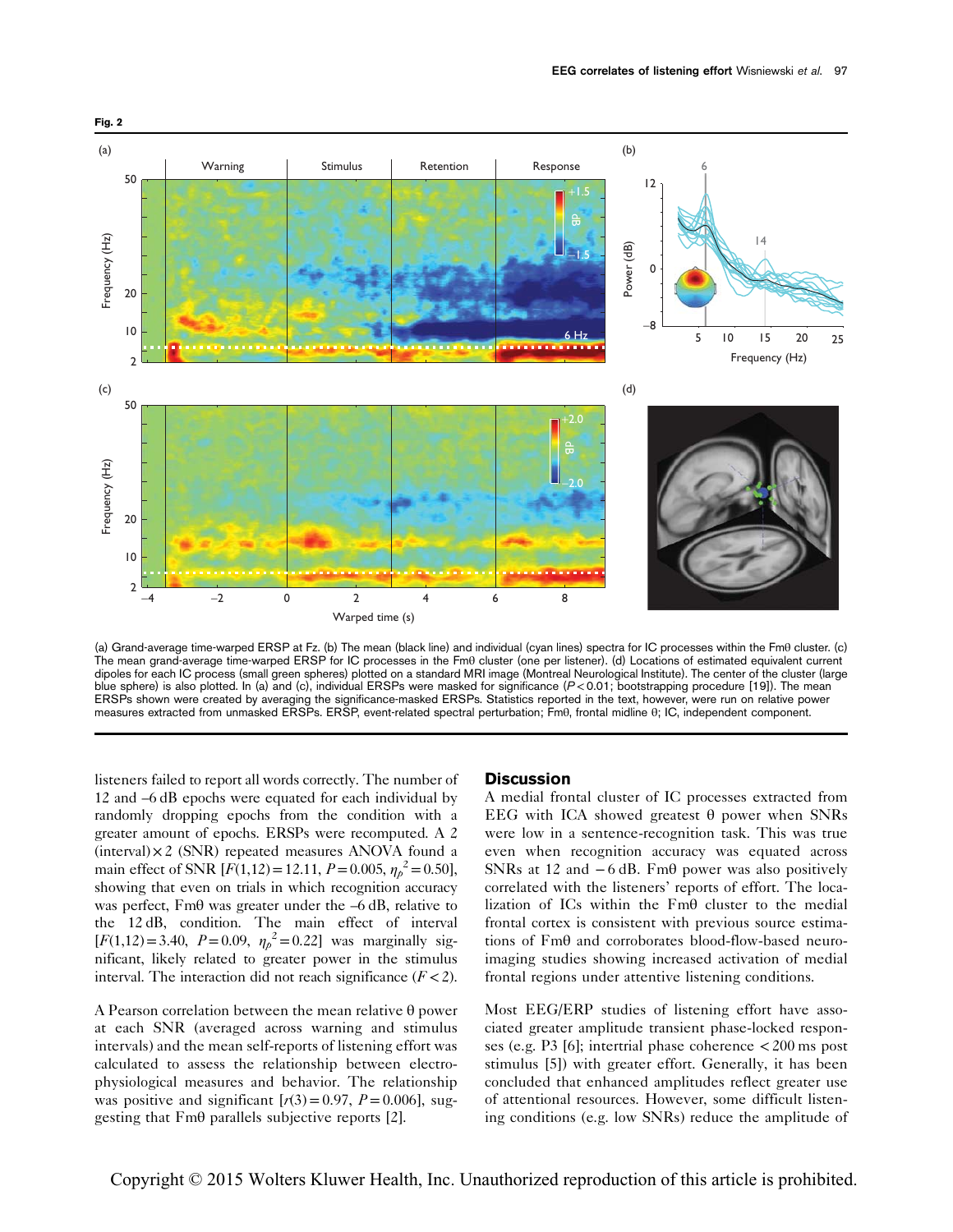

The time windows analyzed omit at least the first 0.5 s of the intervals to limit the contributions of ERPs to relative power. The relative power measures analyzed were extracted from ERSPs before creating the significance-masked ERSPs (P< 0.01, bootstrapping) shown in Fig. 2. Relative θ power across SNRs during each interval. Error bars are omitted from the plot for clarity. Repeated measures SEs  $(\sqrt{MSE/n})$ [20] were as follows: warning, 0.16; stimulus, 0.17; retention, 0.17; response, 0.20. SNR, signal-to-noise ratio. (warning:–2.5 to 0 s, stimulus: 0.5–3 s, retention: 3.5–6 s, and response: 6.5–9 s).

these transient responses [22], making it difficult to tease apart stimulus-related and effort-related effects. We ran a second experiment in which listeners were instructed to ignore sounds and watch a captioned movie (for data see Supplemental digital content 1, http://links.lww.com/WNR/ A313). Relative  $Fm\theta$  was low and flat across SNRs, suggesting that the effects reported here are more sensitive to task engagement than to stimulus features. Further, listeners are presumably exerting effort during time periods exceeding 500 ms after sound onset and when tobe-heard sounds are absent (i.e. windows of time not well captured by ERPs). We see greater  $Fm\theta$  at low SNRs even before speech is presented. Similarly, others have reported sustained spectral perturbations in the α-band, which appear to be related to anticipatory listening [23] and listening difficulty [21]. Future work will need to explore the full gamut of features contained in EEG to understand how listeners accomplish successful listening under difficult conditions.

Given the connection between Fmθ and working memory [14], it could be that greater Fmθ reflects greater use of working memory processes for comparing degraded input to long-term memory representations for words [4]. It could also be that  $\theta$  serves to establish long-range communication in cortical networks through oscillatory synchrony [24], plays a role in attention-related gain modulation of obligatory sensory responses [25], or in encoding of sounds into memory [24]. Future studies will need to manipulate attention and memory demands, perhaps with nonspeech stimuli, to assess these hypotheses. Nevertheless, frontal cortical networks appear to be increasingly utilized as listening becomes increasingly effortful [16].

# Conclusion

Fmθ can be used to index listening effort. Analysis of Fmθ dynamics and other time–frequency EEG features (for review see Weisz et al. [21]) may complement studies on listening effort that focus on transient EEG/ERP features and peripheral psychophysiological measures, giving a better picture of how human brain dynamics support successful listening. Fmθ power could also potentially be used to quantify the benefits of treatments for the hearing-impaired with regard to listening effort, especially when benefits indexed by behavior are minimal or absent.

## Acknowledgements

This research was performed while M.G.W. held a National Research Council Associateship Award at the US Air Force Research Laboratory. M.N.G.-R. was supported in part by an appointment to the Student Research Participant Program at the US Air Force Research Laboratory administered by the Oak Ridge Institute for Science and Education.

#### Conflicts of interest

There are no conflicts of interest.

#### References

- Pichora-Fuller MK. Perceptual effort and apparent cognitive decline: Implications for audiological rehabilitation. Semin Hear 2006; 27:284–293.
- 2 Mackersie CL, Cones H. Subjective and psychophysiological indexes of listening effort in a competing-talker task. J Am Acad Audiol 2011; 22:113–122.
- 3 Gosselin PA, Gagné JP. Older adults expend more listening effort than young adults recognizing audiovisual speech in noise. Int J Audiol 2011; 50:786–792.
- 4 Rönnberg J, Rudner M, Foo C, Lunner T. Cognition counts: a working memory system for ease of language understanding (ELU). Int J Audiol 2008; 47 (Suppl 2):S99–S105.
- 5 Bernarding C, Strauss DJ, Hannemann R, Seidler H, Corona-Strauss FI. Neural correlates of listening effort related factors: influence of age and hearing impairment. Brain Res Bull 2013; 91:21-30.
- 6 Bertoli S, Bodmer D. Novel sounds as a psychophysiological measure of listening effort in older listeners with and without hearing loss. Clin Neurophysiol 2014; 125:1030–1041.
- 7 Zekveld AA, Kramer SE, Festen JM. Pupil response as an indication of effortful listening: the influence of sentence intelligibility. Ear Hear 2010; 31:480–490.
- 8 Garcia A, Uribe CE, Tavares MC, Tomaz C. EEG and autonomic responses during performance of matching and non-matching to sample working memory tasks with emotional content. Front Behav Neurosci 2011; 5:82.
- 9 Tursky B, Shapiro D, Crider A, Kahneman D. Pupillary, heart rate, and kin resistance changes during a mental task. J Exp Psychol 1969; 79:164–167.
- 10 Posner MI, Raichle ME. Images of mind. New York: Scientific American Library; 1994.
- 11 Dawson ME, Schell AM, Filion DL. The electrodermal system. In: Cacioppo JT, Tassinary LG, Berntson GG, editors. Handbook of psychophysiology. New York: Cambridge University Press; 2000. pp. 159–181.